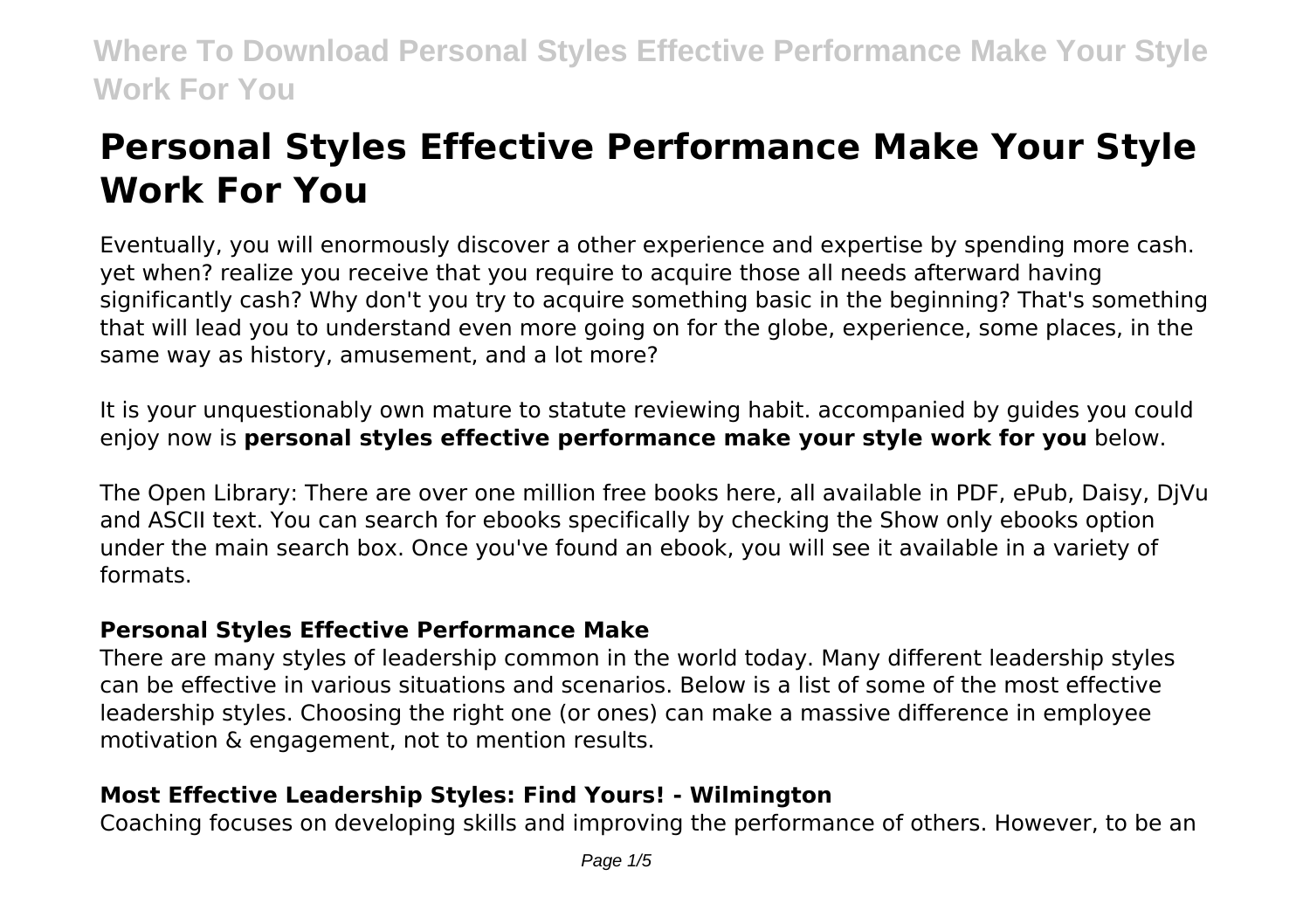effective coach, you must also build good relationships, analyze performance, communicate effectively, and motivate individuals. These functions are associated with specific sets of skills. And to be an effective coach, you must develop these skills.

#### **Effective Coaching Skills - The Peak Performance Center**

performance regardless of the organizational situation. Qualities such as physical appearance and demographic attributes also play a role in effective leadership; however, for this discussion, we will focus on less tangible personal traits. A thorough discussion of leadership traits requires that we clarify the definitions of key personal ...

## **TRAITS, SKILLS, AND STYLES OF LEADERSHIP - ACHE**

For example, an administrator might expect teachers to reach certain performance standards in the classroom in exchange for funding a field trip, and in turn, a teacher may expect their students to reach those same performance standards in exchange for organizing a field trip. Related: 10 Common Leadership Styles. 10. Transformational

### **10 Effective Leadership Styles in Education | Indeed.com**

Investors must evaluate the interactions between the company and its environment to determine potential profitability. A company that effectively addresses current domestic and international markets must remain effective in the years to come. In this way, investors would benefit from any funds they put in the company.

#### **Company Analysis: Business Potential & Performance - Panmore Institute**

1 Mohammed Al-Malki, 2 Wang Juan. 1 2 School of Economics, Central China Normal University, Wuhan, China Abstract: The present research is a literature review of the leadership styles and its effectiveness within the organization team-building.Specifically, this paper tries to review the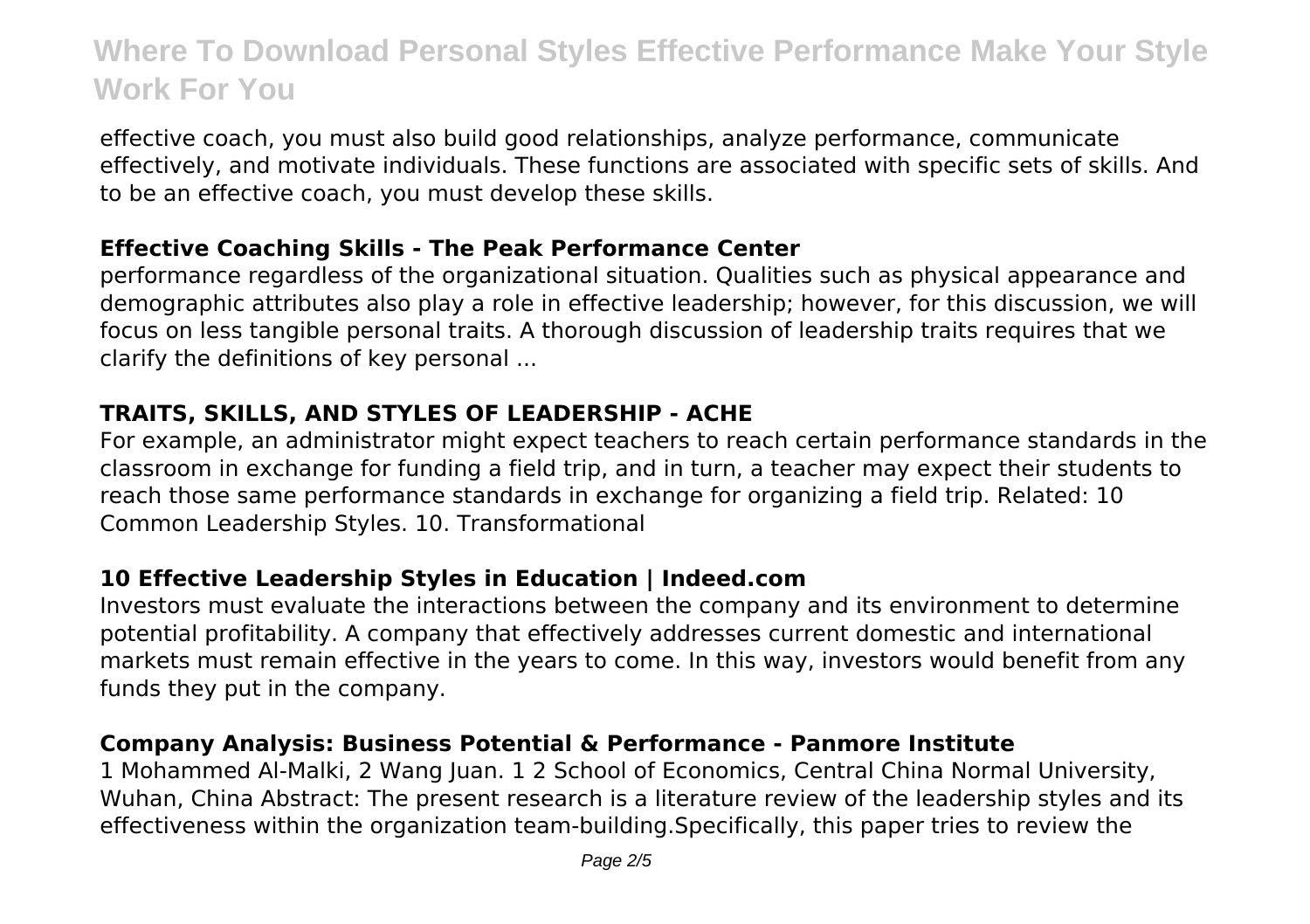literature in the sphere of job performance focusing on the leadership styles.

#### **Leadership Styles and Job Performance: a Literature Review**

as to make people work together for a common goal or objective. According to modern leadership styles, leadership styles can be categorized as follows: (1) transformational leadership style, (2) transactional leadership style, (3) culture-based leadership, (4) charismatic leadership, and (5) visionary leadership (Harris, et al.,

#### **Impact of Leadership Styles on Organizational Performance**

A number of previous studies have investigated the relationship between college students' learning styles and academic performance, In fact, Moeinikia and Zahed-Babelan (2010) and Williams, Brown and Etherington (2013) confirm that there is a positive link between learning styles and academic performance in the university settings.

#### **Journal of Technology and Science Education - ERIC**

According to the Full Range of Leadership (FRL) model by Bass and Avolio (1994), the most effective leadership styles are transformational and transactional leadership styles, if adopted collectively, to motivate subordinates, influence their behaviors and attitudes and improve their performance. Although FRL model has been validated in ...

#### **Impact of leadership styles on employees' attitude towards their leader ...**

Manager Foundation uses action oriented steps that any manager can use with any member of staff. But it is more effective to adjust your interactions to the individual. The DISC model provides a simple but effective behavior model. Using behavior models with the Manager Foundation management techniques is an incredibly powerful combination.